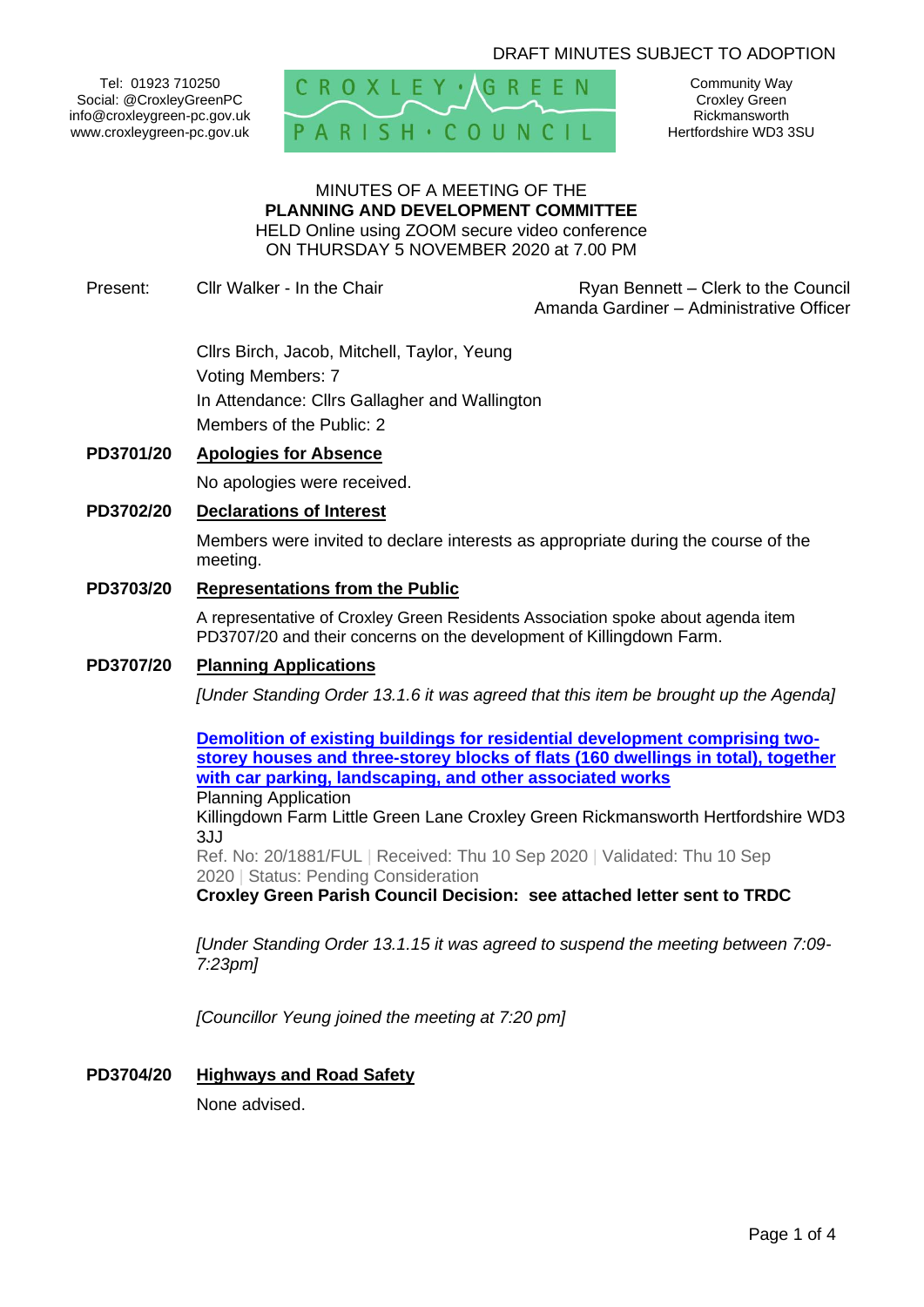# **PD3705/20 Minutes**

The Minutes to be considered were those of the Thursday 1, Tuesday 13 and Thursday 22 October 2020.

#### **Resolved:**

• That the Minutes of the meeting held on Thursday 1, Tuesday 13 and Thursday 22 October 2020 be approved and signed by the Chairman**.**

### **PD3706/20 Matters Arising**

The Clerk updated Members on Item PD3687/20 on 13 October 2020 Minutes to confirm that the Croxley Green Parish Council response to the Planning for the Future proposal had been submitted. Documents were put on the Council website and shared on social media.

### **PD3707/20 Planning Applications**

In the following applications "NGFO" means No Grounds For Objection:

# **[Two storey front extension, single storey side extension and first floor rear](https://www3.threerivers.gov.uk/online-applications/applicationDetails.do?activeTab=summary&keyVal=QHVFRSQFKRV00&prevPage=inTray)  [extension](https://www3.threerivers.gov.uk/online-applications/applicationDetails.do?activeTab=summary&keyVal=QHVFRSQFKRV00&prevPage=inTray)**

Planning Application 105 Barton Way Croxley Green WD3 3PB Ref. No: 20/2119/FUL | Received: Thu 08 Oct 2020 | Validated: Fri 16 Oct 2020 | Status: Pending Consideration

**Croxley Green Parish Council Decision: CGPC would like to bring to the Planning Officer's attention that the front extension is not compliant with CA2 of the Neighbourhood Plan. Neighbours comments should be taken into account.**

**[Demolition of existing single storey side extension and attached garage,](https://www3.threerivers.gov.uk/online-applications/applicationDetails.do?activeTab=summary&keyVal=QI4OTOQFKTS00&prevPage=inTray)  [construction of single and two storey side and rear extension with 4no.](https://www3.threerivers.gov.uk/online-applications/applicationDetails.do?activeTab=summary&keyVal=QI4OTOQFKTS00&prevPage=inTray)  [rooflights, alterations to front drive to allow for two car parking spaces.](https://www3.threerivers.gov.uk/online-applications/applicationDetails.do?activeTab=summary&keyVal=QI4OTOQFKTS00&prevPage=inTray)** Planning Application

47 Valley Walk Croxley Green WD3 3TQ Ref. No: 20/2160/FUL | Received: Tue 13 Oct 2020 | Validated: Fri 16 Oct 2020 | Status: Pending Consideration

**Croxley Green Parish Council Decision: CGPC would like to bring to the Planning Officer's attention that the front extension is not compliant with CA2 of the Neighbourhood Plan. CGPC suggests the front extension is brought back to the building line. Neighbours comments should be taken into consideration and building work should be restricted to permitted building hours.**

### **[Construction of front dormer window](https://www3.threerivers.gov.uk/online-applications/applicationDetails.do?activeTab=summary&keyVal=QI2XLAQF0D100&prevPage=inTray)**

Planning Application 62 Barton Way Croxley Green Rickmansworth Hertfordshire WD3 3QA Ref. No: 20/2149/FUL | Received: Mon 12 Oct 2020 | Validated: Thu 22 Oct 2020 | Status: Pending Consideration

**Croxley Green Parish Council Decision: CGPC objects to the application as there are no front dormers on any of the properties in Barton Way and this will change the street scene and is not compliant with CA2 of the Neighbourhood Plan. If the Planning Officer is minded to approve, we do not request it called into Committee.**

# **PD3708/20** Recent Decisions by Thee Rivers District Council

### **Approved**

**Application:** [Demolition of existing residential dwelling and erection of](https://www3.threerivers.gov.uk/online-applications/applicationDetails.do?activeTab=summary&keyVal=QEC9WMQF0CA00&prevPage=inTray)  [two storey building with accommodation within roof served](https://www3.threerivers.gov.uk/online-applications/applicationDetails.do?activeTab=summary&keyVal=QEC9WMQF0CA00&prevPage=inTray)  [by rooflights to be used as a dental surgery \(Use Class](https://www3.threerivers.gov.uk/online-applications/applicationDetails.do?activeTab=summary&keyVal=QEC9WMQF0CA00&prevPage=inTray)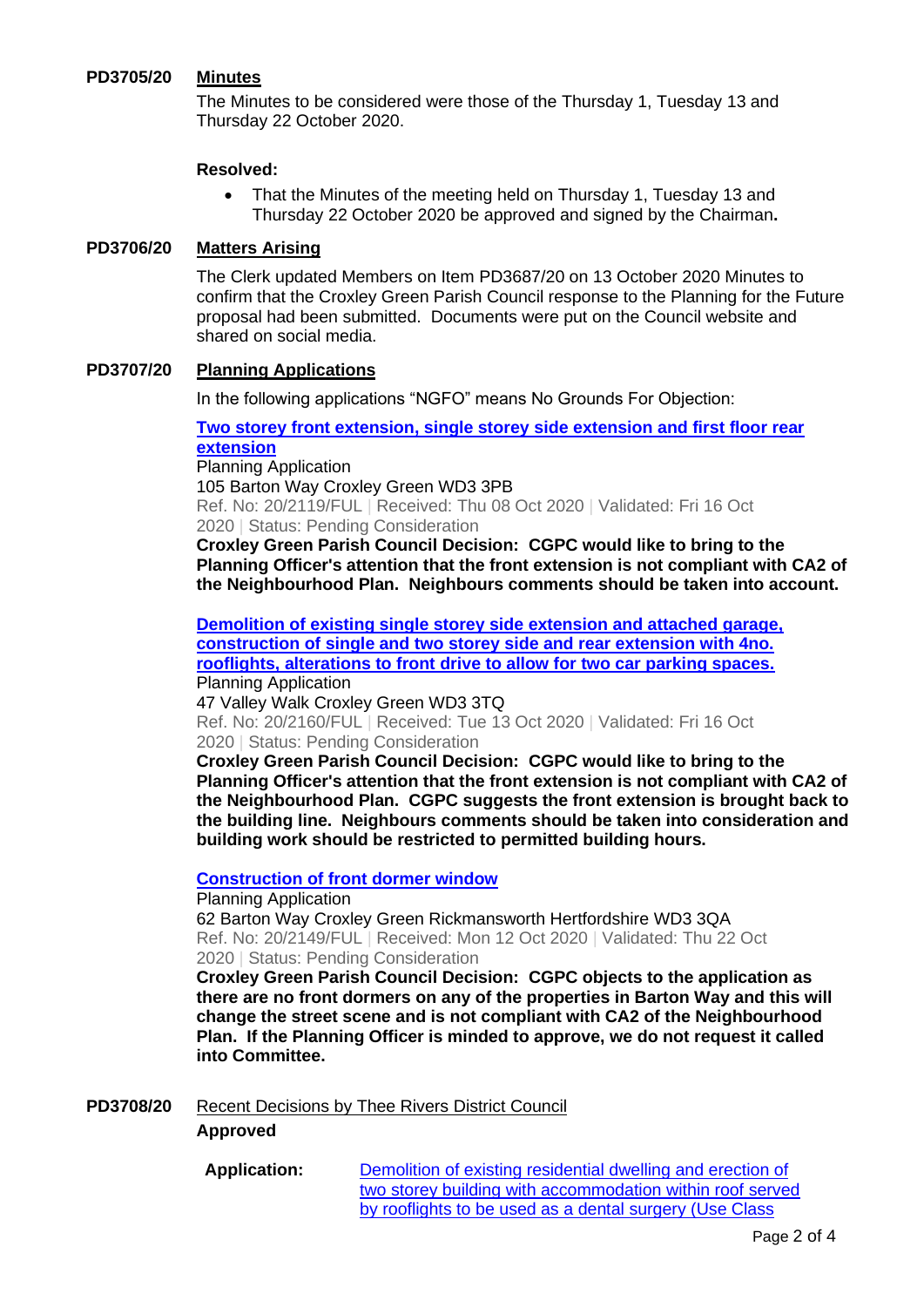|                                                                                                                  | D1), including change of use of site from residential to D1<br>(Dentist) and change of use of existing dental surgery at<br>No.138 to residential flat (Use Class C3)                                                                                                                                  |  |
|------------------------------------------------------------------------------------------------------------------|--------------------------------------------------------------------------------------------------------------------------------------------------------------------------------------------------------------------------------------------------------------------------------------------------------|--|
| <b>Address:</b>                                                                                                  | 131 And 138 Watford Road Croxley Green Rickmansworth<br>Hertfordshire WD3 3DX                                                                                                                                                                                                                          |  |
| <b>Application No:</b><br><b>CGPC Decision</b>                                                                   | 20/1564/FUL<br>NGFO. Energy assessment of the new build does not<br>meet the aims of the Neighbourhood Plan.                                                                                                                                                                                           |  |
| <b>TRDC Decision</b>                                                                                             | Approved                                                                                                                                                                                                                                                                                               |  |
| <b>Application:</b><br>Address:                                                                                  | Detached outbuilding in rear garden<br>120 Watford Road Croxley Green WD3 3BZ                                                                                                                                                                                                                          |  |
| <b>Application No:</b><br><b>CGPC Decision</b>                                                                   | 20/1800/FUL<br>CGPC does not object to the application, but requests that<br>permitted development rights are removed to prevent the<br>building being used as an independent dwelling.                                                                                                                |  |
| <b>TRDC Decision</b>                                                                                             | Approved                                                                                                                                                                                                                                                                                               |  |
| <b>Application:</b><br>Address:<br><b>Application No:</b><br><b>CGPC Decision</b><br><b>TRDC Decision</b>        | First floor side extension<br>55 Kenilworth Drive Croxley Green WD3 3NN<br>20/1853/FUL<br><b>NGFO</b><br>Approved                                                                                                                                                                                      |  |
| <b>Application:</b>                                                                                              | Loft conversion including hip to gable roof alterations, rear<br>dormer window and insertion of 2 rooflights to front                                                                                                                                                                                  |  |
| <b>Address:</b><br><b>Application No:</b><br><b>CGPC Decision</b>                                                | elevation<br>81 Kenilworth Drive Croxley Green WD3 3NN<br>20/1832/FUL<br>CGPC does not object to the application but note that the<br>proposal does not meet Policy CA1 of the Croxley Green<br>Neighbourhood Plan in respect to the roof alterations.                                                 |  |
| <b>TRDC Decision</b>                                                                                             | Approved                                                                                                                                                                                                                                                                                               |  |
| <b>Application:</b><br><b>Address:</b><br><b>Application No:</b><br><b>CGPC Decision</b><br><b>TRDC Decision</b> | Single storey front extension including extension to front<br>porch and garage conversion<br>37 Hastings Way Croxley Green WD3 3SQ<br>20/1920/FUL<br><b>NGFO</b><br>Approved                                                                                                                           |  |
|                                                                                                                  |                                                                                                                                                                                                                                                                                                        |  |
| <b>Application:</b><br>Address:<br><b>Application No:</b><br><b>CGPC Decision</b>                                | <b>Single storey rear extension</b><br>86 New Road Croxley Green WD3 3EP<br>20/1964/FUL<br>No grounds for objection, subject to any neighbours<br>comments. Croxley Green Parish Council would like to<br>draw the Planning Officer's attention to the proposed<br>change to neighbour's right of way. |  |
| <b>TRDC Decision</b>                                                                                             | Approved                                                                                                                                                                                                                                                                                               |  |
|                                                                                                                  |                                                                                                                                                                                                                                                                                                        |  |

# **Refused**

None advised.